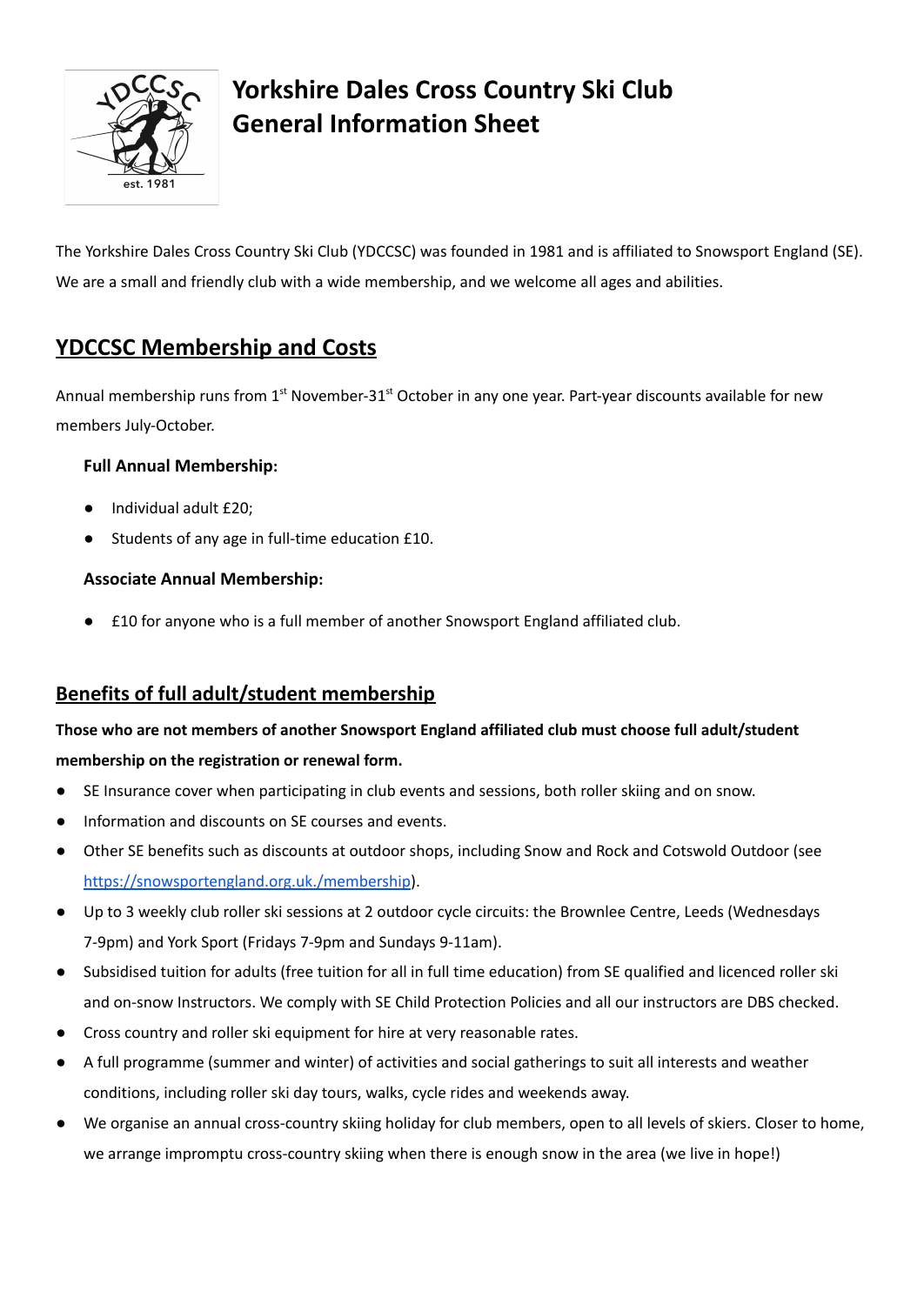- Information and advice from other club members whether it's about skiing holidays or best places to ski locally, training drills, courses or equipment, we have a great pool of knowledge and experience within the club.
- We have good relationships with the other regional Nordic Ski Clubs and often participate in each other's roller ski events and tours.
- A yearly newsletter.

### **Benefits of Associate Membership**

#### If you are a member of another Snowsport England affiliated club, you can choose to be an Associate Member.

You will have all the same benefits as full members **except the first 3 listed above-** namely the SE insurance cover and the SE discounts and offers (as you will already receive these benefits through your primary club).

## **YDCCSC Disclaimer**

Membership of the Yorkshire Dales Cross Country Ski Club ("the Club") is conditional on the understanding that the Club accepts no liability for personal accident/injury, damage to property or financial loss however caused. Any activity or arrangement made by, or on behalf of the Club, is joined entirely at the risk of each person taking part and without liability to Club officers or members acting on the Club's behalf. Organisers of club activities carry out appropriate risk assessments, and we request that you only participate in a club activity if you feel suitably fit and healthy to do so.

## **Juniors (Under 18)**

The Club is bound by Snowsport England's Safeguarding and Protecting Children Policy, Snow Safe (please see our website for full policy), and we have a Club Welfare Officer (welfare@ydccsc.org.uk). The Club requires the consent of a parent/guardian for any junior participation in club activities. Juniors may only be left unaccompanied at the discretion of the instructor/activity organiser.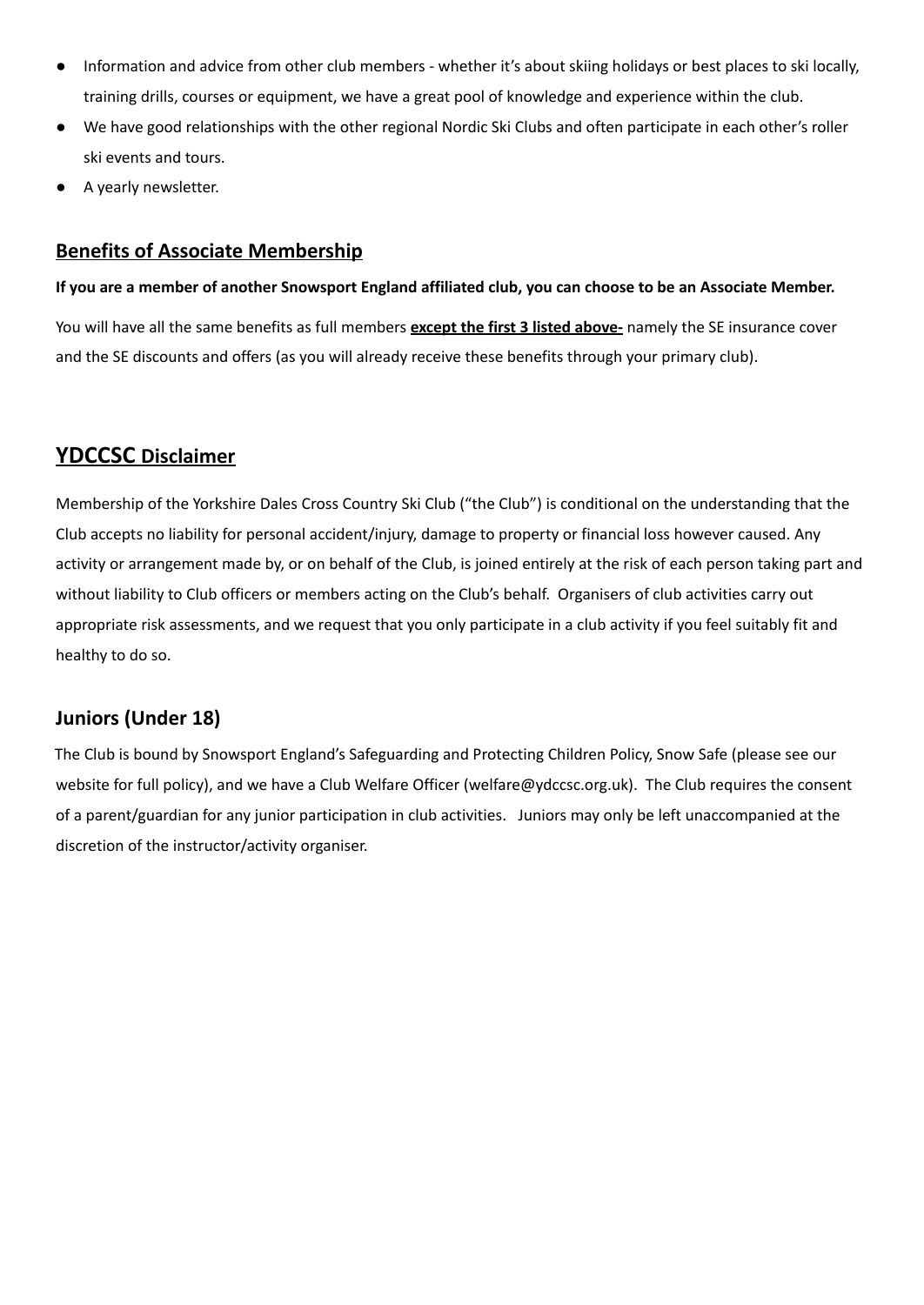## **Roller Skiing Terms and Conditions**

We require that everyone is a member of YDCCSC or another Snowsport England (SE) affiliated club if they wish to continue roller skiing with us after an initial taster session; this provides 3rd party liability insurance for club ski activities, including on snow.

Roller skiing, as with all sports, is a potentially hazardous activity and participation in the club sessions is at your own risk. It is your responsibility to ensure you are adequately fit and wearing appropriate clothing and gloves, as outlined in the Roller Ski Information Sheet. The use of a cycle helmet is compulsory at all Club track sessions, and strongly recommended at other Club events, e.g., roller ski tours. It is your responsibility to inform the Club of any medical conditions which may impact on your participation in any club activities. For all skiing-related activities, please inform us about relevant medical information, initially on the Registration Form, and thereafter on the Membership Renewal Form. Please notify the Membership Secretary of any new conditions during the year, which instructors would need to know about.

#### **Equipment for hire**

We have a limited number of boots, roller skis and poles available for loan at each venue. Please let us know your requirements as soon as possible, and we will do our best to accommodate your request.

NB: Please see the Roller Ski Information Sheet for roller ski related costs.

## **YDCCSC Privacy Policy**

#### **Summary of what we do with your information**

Yorkshire Dales Cross Country Ski Club ("The Club") uses your personal data to manage and administer your involvement with the club, and to keep in contact with you for these purposes. You can withdraw your consent and ask for your details to be removed at any time by contacting the Club Secretary [\(info@ydccsc.org.uk\)](mailto:info@ydccsc.org.uk).

Your full details are held by our Membership Secretary, the Club Secretary and the Chair. The Club Secretary will add your email address to the Club's circulation list. This is used to update members with club news; sent bcc, your email address will not be visible to others. We pass on required details to Snowsport England to ensure that you are covered under their insurance policy for all ski-related activities.

The Membership Secretary will pass on relevant and restricted information to the instructors, who will each hold these details for managing club sessions and, if applicable, your progress through the SE Proficiency Awards. Relevant and restricted information will include the sharing of any relevant health related (e.g., any allergies or relevant conditions) and/or other personal information (e.g., shoe size) that is required to ensure the safe delivery of, or safe participation in, skiing-related activities.